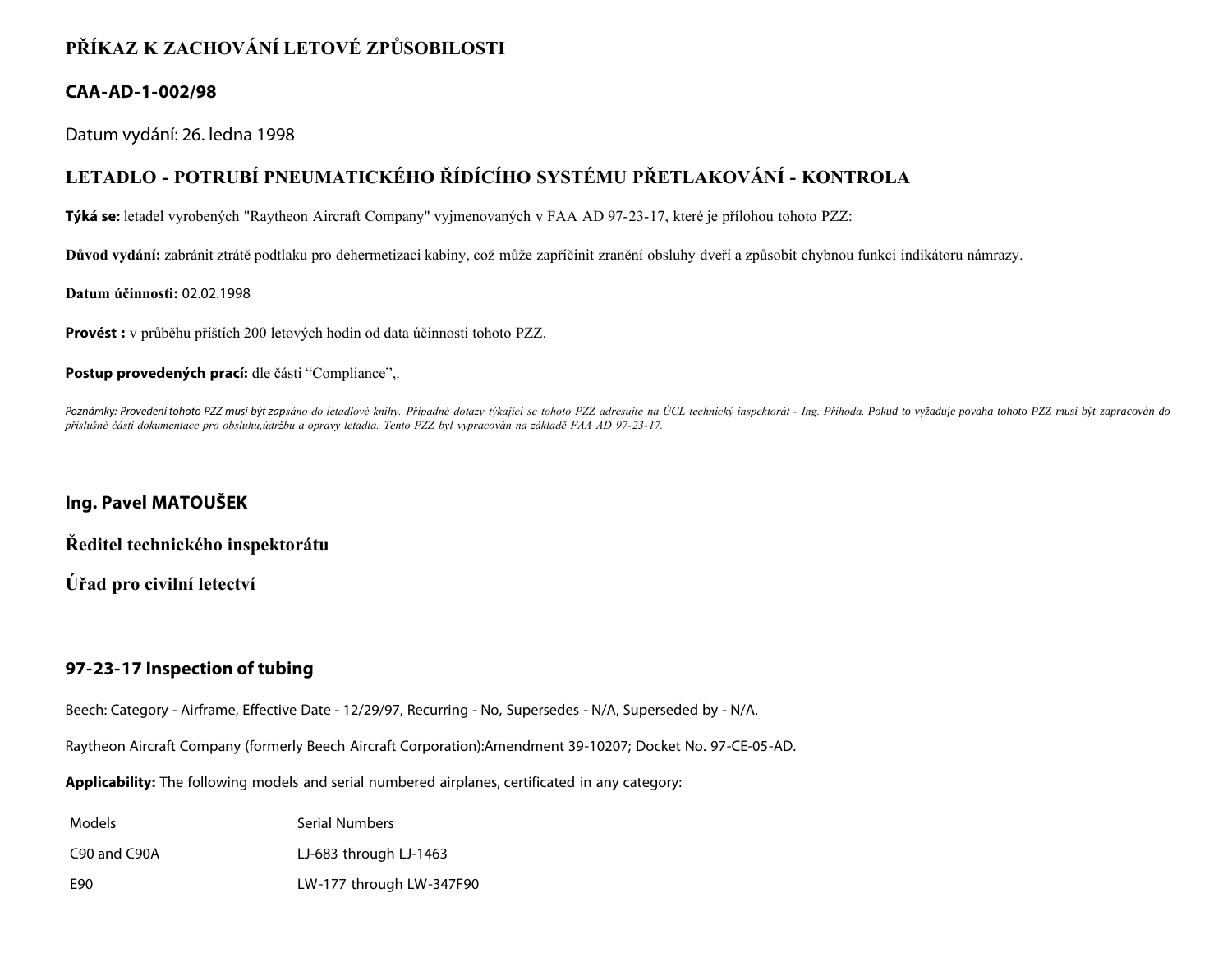| F90                     | LA-1 through LA-236                                                  |
|-------------------------|----------------------------------------------------------------------|
| H90                     | LL-1 through LL-61                                                   |
| A100                    | B-228 through B-247                                                  |
| B100                    | BE-6 through BE-137                                                  |
| 200 and B200            | BB-114 through BB-1553                                               |
| 200C and B200C          | BL-1 through BL-72 and BL-124 through BL-140                         |
| 200CT and B200CT        | BN-1 through BN-4                                                    |
| 200T and B200T          | BT-1 through BT-38                                                   |
| 300                     | FA-1 through FA-230 and FF-1 through FF-19                           |
| <b>B300</b>             | FL-1 through FL-154                                                  |
| <b>B300C</b>            | FM-1 through FM-9 and FN-1                                           |
| A200 (C-12C)            | BC-19 through BC-75 and BD-15 through BD-30                          |
| A200C (UC-12B)          | BJ-1 through BJ-66                                                   |
| A200CT (C-12D/F)        | BP-1, BP-22, and BP-24 through BP-63                                 |
| A200CT (FWC-12D)        | BP-7 through BP-11                                                   |
| A200CT (RC-12D)         | GR-1 through GR-13                                                   |
| A200CT (RC-12H)         | GR-14 through GR-19                                                  |
| A200CT (RC-12G)         | FC-1 through FC-3                                                    |
| A200CT (RC-12K)         | FE-1 through FE-9                                                    |
| A200CT (RC-12N)         | FE-10 through FE-31                                                  |
| A200CT (RC-12P)         | FE-33 and FE-35                                                      |
| A200CT (RC-12Q)         | FE-32, FE-34, and FE-36                                              |
| B200C (C-12F)           | BL-73 through BL-112, BL-118 through BL-123, and BP-64 through BP-71 |
| B200C (C-12R)           | BW-1 through BW-29                                                   |
| B200C (UC-12F)          | BU-1 through BU-10                                                   |
| B200C (RC-12F)          | BU-11 and BU-12                                                      |
| B200C (UC-12M)          | BV-1 through BV-10                                                   |
| B200C (RC-12M)          | BV-11 and BV-12                                                      |
| <b>B200CT (FWC-12D)</b> | FG-1 and FG-2                                                        |